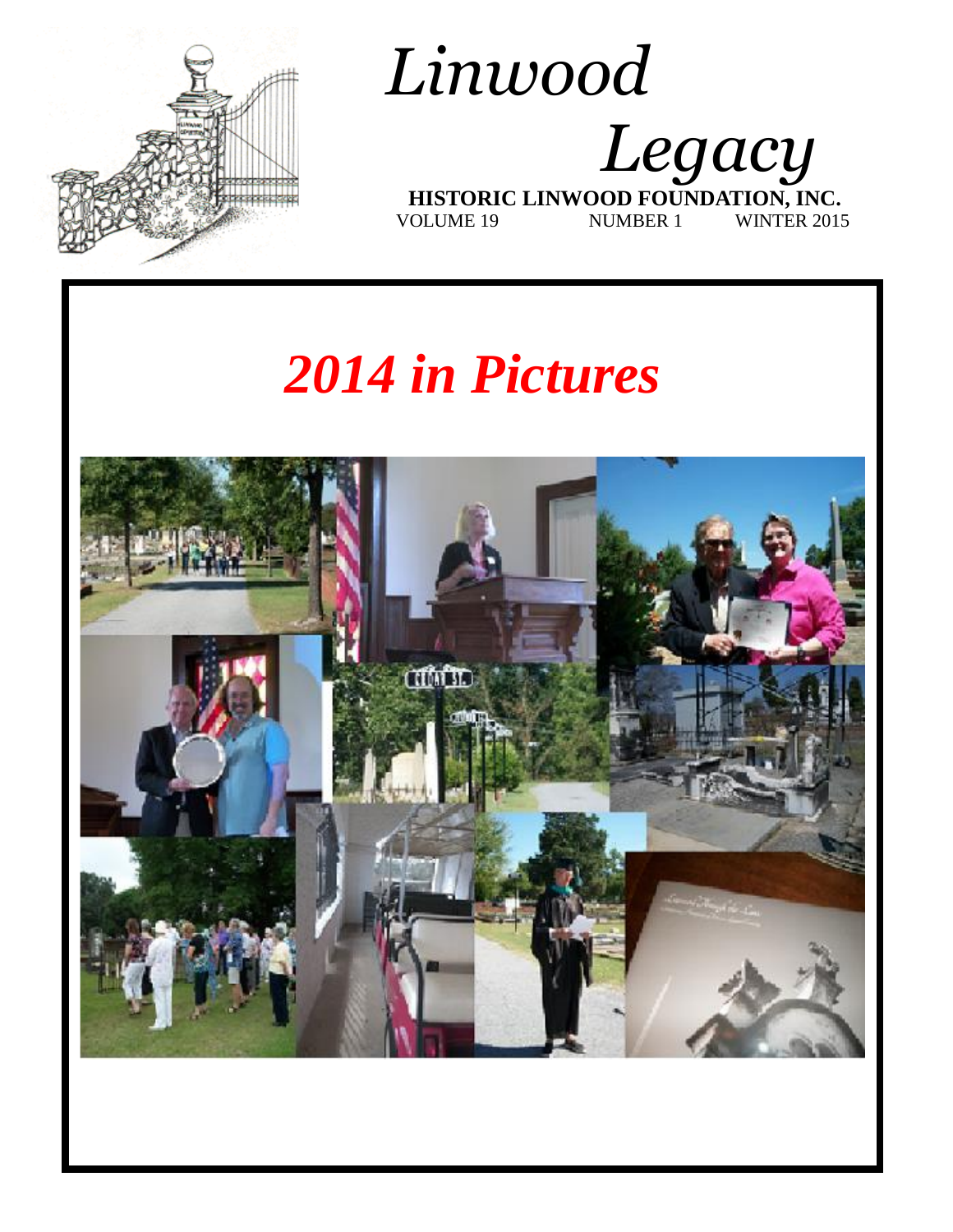Dear Linwood Members and Friends,

#### Historic Linwood Foundation EXECUTIVE COMMITTEE

President Scott Boyce

Vice-President JimSpencer

> Secretary Sally Plott

Treasurer Donald Sando

Immediate Past President John Page

> Advisors John S. Holt. Jr. Frazer Loomis Kathryn S. Vaught JohnW.Walden,Jr.

Historian Emeritus Mary Jane Galer

 $\overline{a}$ 

Historic Linwood Foundation BOARDOF DTRECTORS Michael Adams Eliza Brewer Ruth Calhoun Alec Collier Dixie Olson Cel ia Page Julia Lumpkin Sando Carter Schondelmayer Katherine J. Waddell Mulford Waldrop

Executive Dir.& Newsletter Editor Jane Brady

> Asst. Executive Director CalJie McGinnis

City Cemetery Division Mgr. Deborah Abraham

Restoration BrickMason Jeremy Smith Elite Masonry

Monument Conservator David Via Stone Faces and Sacred Spaces I hope your holidays were overflowing with family, friends, celebration and remembrance. The Board of Directors at Historic Linwood Foundation would like to thank each and every one of you for your generous support throughout 2014. The Foundation is grateful for your continued dedication to the mission of preserving and restoring this Historic Cemetery in spite of the slow economy of this past year.

We bad many accomplishments in 2014: we received a matching grant from the Mildred Miller Fort Foundation for masonry restoration projects, we published our coffee table book *Linwood Through the Lens,* street signswere installed in the cemetery, the 3rd Saturday Tours have become a "must do", and the Ramble was another huge success!

We were able to achieve these accomplishments due the work and generosity of our members and volunteers. But, we do have a problem that will affect the Foundation in the future, and that is our membership numbers. As our

membeiship population-ages, it- is imperative that we reach out to our younger generations to insure that the Legacy will remain alive. We have membership categories ranging from \$35.00 to \$5000.00 per year; we have a membership category for everyone no matter what their economic state. Iask that you pass this newsletter on to someone you know. A membership form is on the back page. Iwould like to challenge each of you to invite just one friend or family member tojoin the Foundation. With the hope and promise of a new year, let's make it our goal to bring new members to the Historic Linwood Foundation.

And remember, if you know of someone planning a wedding, or a group that needs a place to meet, the Lummus Chapel is a great place for events. Also, if your organization needs a speaker, Iamalways willing to talk about Linwood Cemetery and the Foundation. Have PowerPoint, will travel!!!

As spring approaches and the temperatures start to rise, we hope to see you in the cemetery!

Until nexttime,

Jane

 $\sqcup$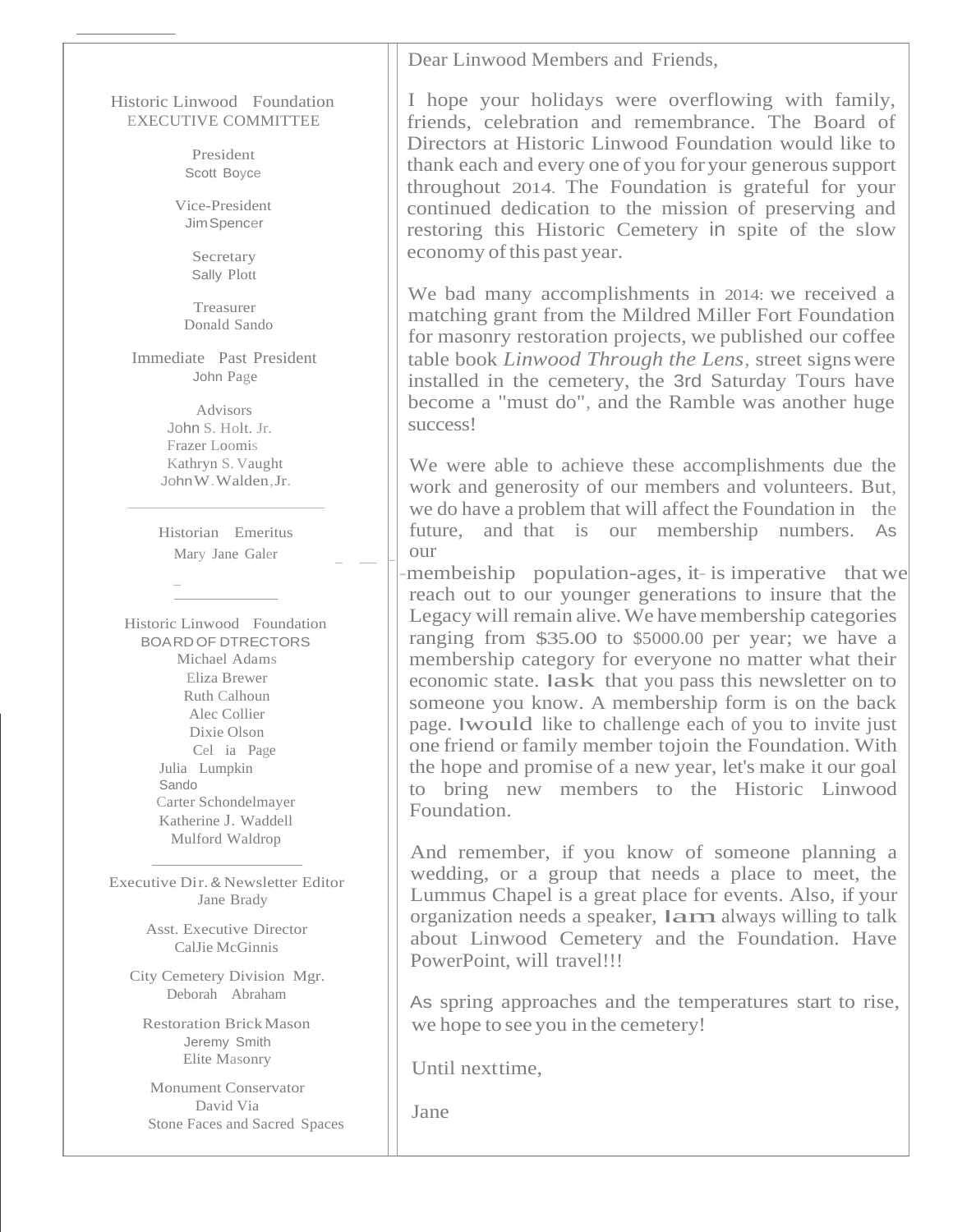#### *Member Renewals for September 11, 2014 to December 31, 2014*

| Mr. and Mrs. Thomas Ed Adams              | Mrs. Louise K. Miller                    |
|-------------------------------------------|------------------------------------------|
| Mr. and Mrs. Philip Adams                 | Mr. Lucius D. Morton                     |
| Mr. and Mrs. Robert T. Atwood             | Mr. and Mrs. James R. Moye               |
| Mr. D. Hal Averett                        | Mr. and Mrs. Blake T. Newton, III        |
| Mr. and Mrs. Leon P. Belk                 | Mr. and Mrs. J. Edward Norris, Jr.       |
| Mr. and Mrs. Jack R. Benedict             | Mr. Thomas D. Orr                        |
| Mrs. Fay H. Blackmar                      | Mr. John A. Patterson                    |
| Mrs. Helen C. Blumhagen                   | Mr. and Mrs. Charles Pavlick             |
| Mr. and Mrs. J. G. Brazil                 | Mrs. Helena M. Pease                     |
| <b>Ms Bolling Buracker</b>                | Mr. and Mrs. Bill Reaves                 |
| Mrs. Augusta A. Burrus                    | Mr. and Mrs. Mike Regnier                |
| Mr. and Mrs. Walter Calhoun               | Mr. and Mrs. Lowry Reid, Jr.             |
| Mr. and Mrs. Larry Cardin                 | Ms Rosalie W. Reynolds                   |
| Mrs. Martha B. Cargill                    | Mr. and Mrs. Frank B. Schley, III        |
| Mr. Johnny Cargill                        | <b>Mrs. Faye Sellers</b>                 |
| <b>First Presbyterian Church</b>          | Mr. and Mrs. John Shinkle                |
| Mr. and Mrs. Jack Collins                 | <b>Ms Joan Davis Skelton</b>             |
| <b>Mr. and Mrs Dexter Crotts</b>          | <b>Mrs. Bettye Spence</b>                |
| Mr. and Mrs. Ralph E. Culpepper           | <b>Mrs. Nell Gardiner Turner Spettel</b> |
| <b>Mrs. Mary Connolly Egan</b>            | Mrs. Nancy M. Stainsby                   |
| Mr. and Mrs. George Flowers               | Mr. and Mrs. Charles T. Staples          |
| <b>Historic Columbus Foundation, Inc.</b> | Mr. and Mrs. Clifford J. Swift, III      |
| Mr. and Mrs. Claude C. Fox                | <b>Ms Lynne Allen Tate</b>               |
| Mr. and Mrs. William B. Hardegree         | Ms Elizabeth A. Taylor                   |
| <b>Mrs. John Robert Howard</b>            | Mr. Kenneth H. Thomas, Jr.               |
| Mr. and Mrs. Edward Howard                | Mr. E. William Thomson                   |
| Mrs. Ben H. Hudson, II                    | Mr. William B. Turner                    |
| Mr. Terry Hurley                          | Mr. and Mrs. John T. Turner              |
| Mr. and Mrs. Charles Jarrell              | Mr. and Mrs. J. B. Vaught                |
| Mr. and Mrs. Milton Jones                 | Mr. and Mrs. Wright B. Waddell           |
| Dr. Thornton F. Jordan                    | Mr. Elliott S. Waddell, III              |
| Mr. James W. Key                          | <b>Col. M. Reid Wallis</b>               |
| Mr. and Mrs. Bryan Kibler                 | Mrs. Janice M. Watson                    |
| Mr. and Mrs. J. Thomas King, Jr.          | <b>Col. and Mrs. Ronald West</b>         |
| Dr. and Mrs. Edward B. Kinner             | Mrs. Georgia West                        |
| Mr. John Mallory Land                     | Dr. and Mrs. Cecil F. Whitaker, Jr.      |
| Mrs. Martha K. Levins                     | Mr. Malon Wickham                        |
| <b>Mrs. Margaret Lewis</b>                | Mr. and Mrs. John Wilson                 |
| Mr. and Mrs. C. M. Loomis, Jr.            | Mr. and Mrs. James C. Woodall            |
| <b>Ms Sarah Lummus</b>                    | <b>Mr. and Mrs. Mark Youmans</b>         |
| Mr. and Mrs. W. Fray McCormick            | Mr. and Mrs. H. B. Zettler               |
| <b>Ms Callie B. McGinnis</b>              | Mrs. Margaret G. Zollo                   |
|                                           |                                          |

#### *Welcome New Members September 11, 2014 to December 31, 2014*

**Ms Lucy Bowers Ms Nancy Burgin Dr. and Mrs. Cecil C. Hudson Mr. John Kinnett, Jr. Dr. John S. Lupold Ms Ann B. Moore**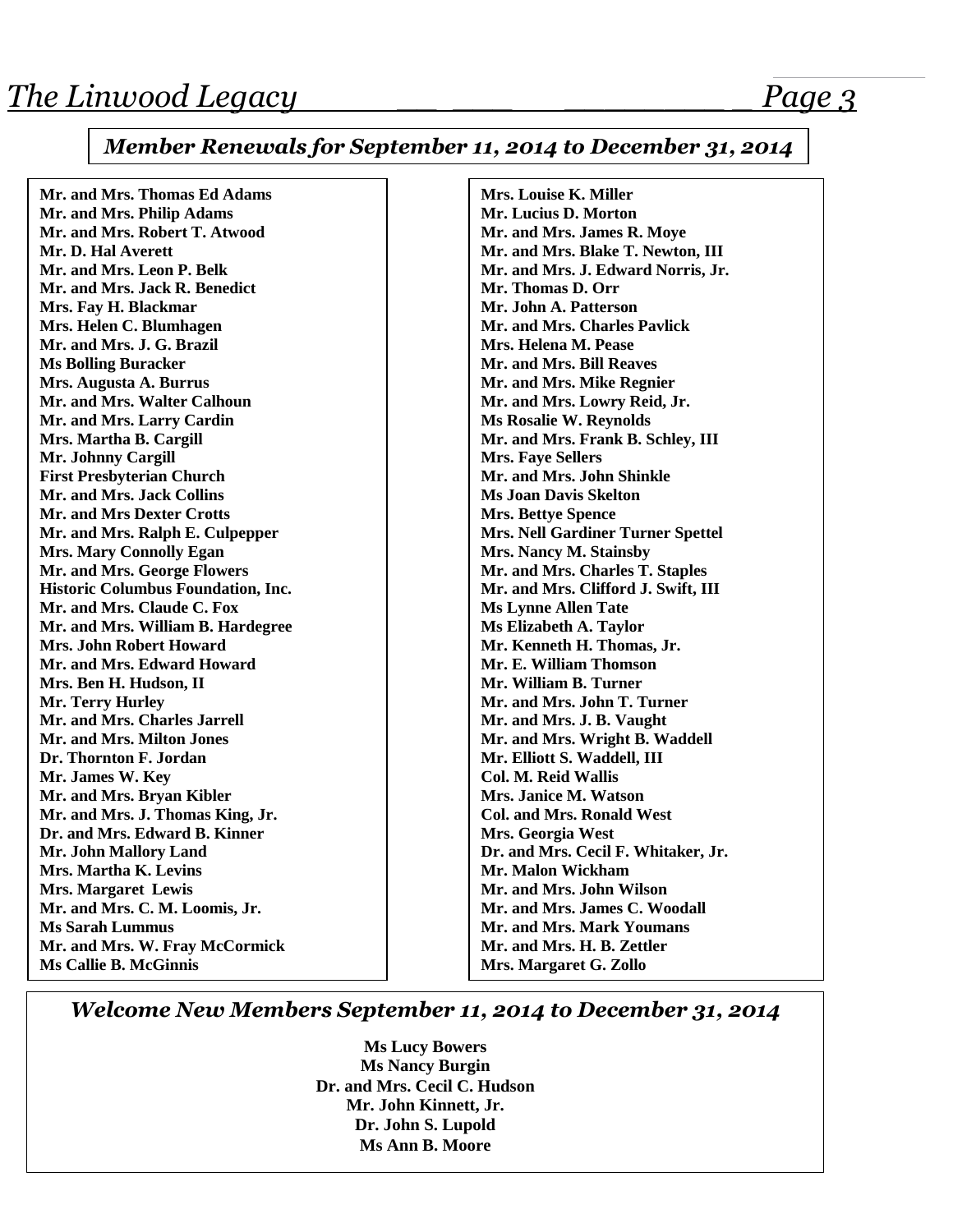### *The Linwood Legacy Page 4*

#### *Memorials & Gifts September 11,2014toDecember 31,2014 HistoricLinwoodFoundation***is g***rateful for the generosity and support of the following donors:*

*In Memory of* Mr. *Isaac TurnerBrooks Mr.Kenneth H. Thomas,Jr.*

*In Memory of Mr. Samuel L. Buracker, Jr. Mr.SamuelL.Buracker,Ill*

*In Memory of* Mr. *WarrenFoley M rs. Jack* C.*Hughston Mr.James K. O'Nea/*

*In Memory of M r. and Mrs. Gunby Jordan Mr.JohnnyCargill In Honor of M s Nancy*S.*Burgin*

*In Memory of Mrs. M argaret "Peggy" Pease ,Jenkins Four G's Charitable Trust Dr. and Mrs. W.Lloyd H udson, Jr.*

*In Memory of Mrs. Betty Johnson, Mother ofJane Brady Mr. and M rs. Robert F. Galer M r. and M rs. John D. Kenned y Ms CallieB. McGinnis M r. and M rs. John Page Mr. and* Mrs. *Morris Plott Riverdale-Porterdale Cemetery Foundation Mr. and M rs.J. Ba rrington Vaught M r. and M rs.John W. Walden, Jr. M rs.Janice M . Watson M rs. J udithWickham*

*InMemory ofMr.and*Mrs.*FrankM. Kibler*

*In M emory of M r. Dupont Kirven Elizabeth Fry andDupontKirven Foundation, Inc.*

*InMemory of Mr.W.Marion Page M rs. W.M arion Page*

*InMemory ofMr.Elliott* S.*Waddell,Jr. M rs. W.Marion Page*

*In Memory of Mrs.Annie Mae Weems* Mr. *and M rs. Richard L. Weems*

*In Honor of Mr.and Mrs.PhilipAdams* Mr. *and M rs. Richard Olson*

*In Hono1·of Mrs.Jane Brad <sup>y</sup> Sprig and Dig Garden Club*

*In Honor of MsJulia B10wn Mr. and Mrs.John Page*

*In* Honor *of Mr. and Mrs.James Gates* Mr. *and M rs.Richard Olson*

*In* Honor *of M rs.Fred Miller M r.* and Mrs. *Richard Olson*

*In* Honor *of Mr. and M rs. Richard* Minter *Mr. and Mrs. Richard Olson*

*In* Honor *of <sup>M</sup> 1·s.Richard Olson Mrs.Mary Elsie Martin*

*In Honor ofMr.John Page M rs.CarterP.Schondelmayer Mr. JohnMcKay Sheftall*

*In Hon01·of Mr.and Mrs.John Page Ms. JuliaBrown*

*In Honor of M rs. W.Marion Page M r. and Mrs.John Page*

*In* Honor *of Mr.Elliott* S.*Waddell,III Mr. and Mrs.John Page*

*In Honor ofMs Faye Woodruff Mr. and Mrs.John Page*

*In Honor ofMrs.Kaki Woodruff Mr. and M rs. JohnPage*